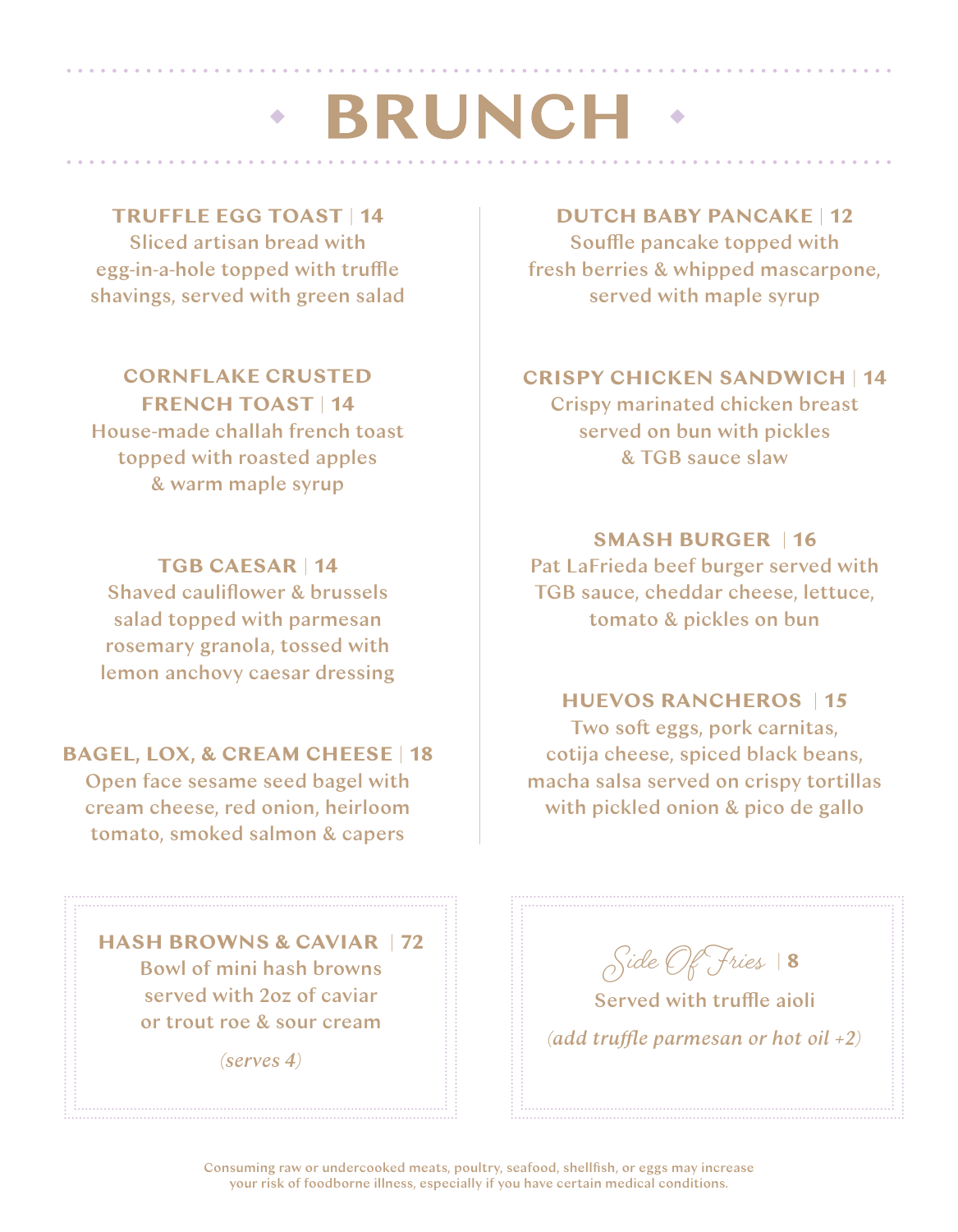# COCKTAILS



**THE DAILY** | **15** Teremana blanco, passionfruit, orange juice, lime, prosecco



**BELLINI** | **14** White peach, blackberry, blood peach



**THE WHITE LOTUS** | **14** Cucumber vodka, basil,

lemon, lime, bubbles



**BLOODY MARY** | **14** Ketel One with house bloody mary mix



**PALOMA** | **14** Teremana silver tequila, grapefruit, lime, agave, salt



Blood orange, tangerine orange



**THE DOROTHY** | **16**

Teremana reposado, hibiscus, cointreau, jalapeño, lime, honey



**BLOODY MARIA** | **14** Teremana blanco with house bloody mary mix

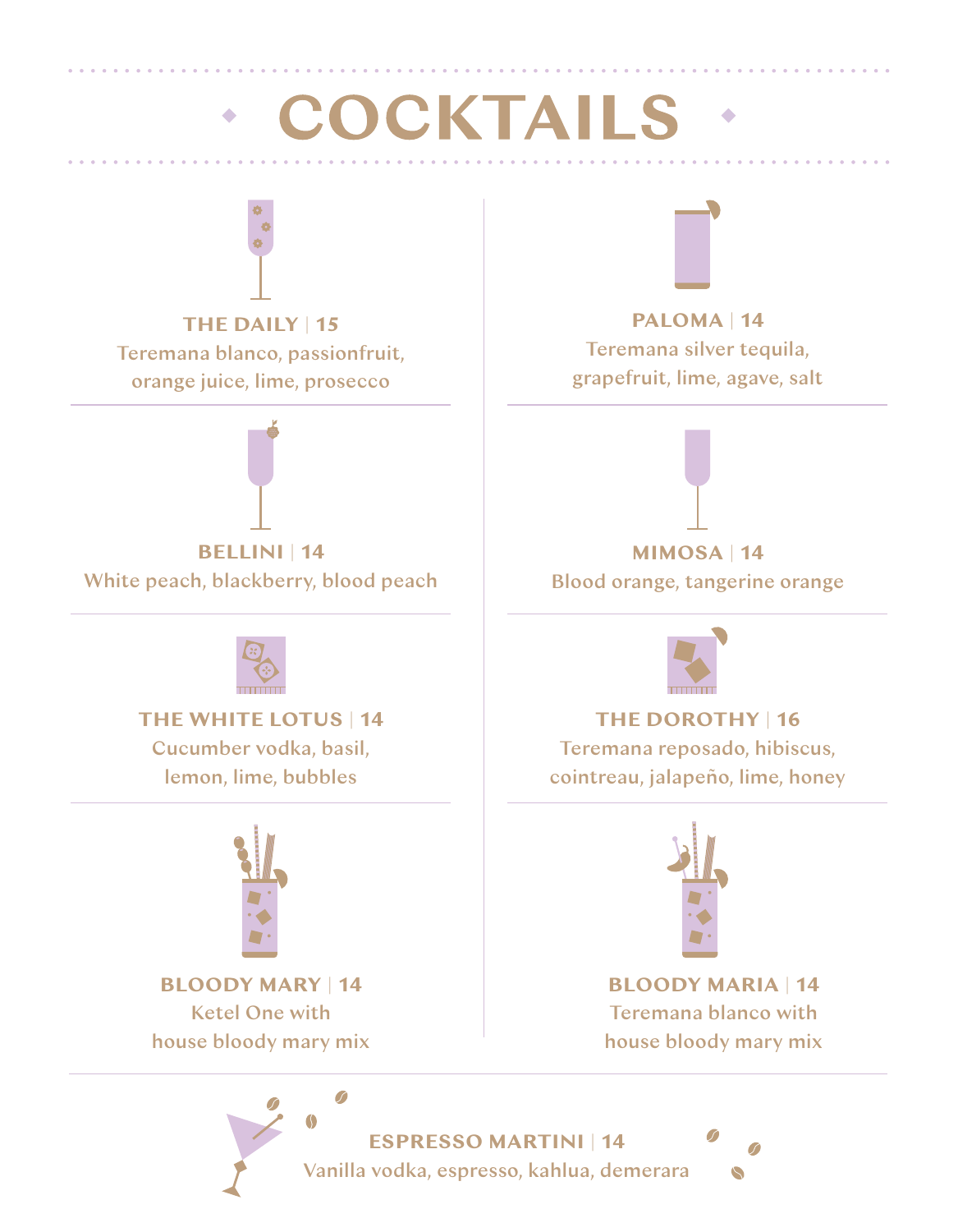### **• COFFEE** and Jea .

| $2^{50}/3^{00}$ |
|-----------------|
| $3^{00}/3^{50}$ |
| $3^{75}$        |
| $4^{00}/4^{50}$ |
| $4^{00}/4^{50}$ |
| 300/350         |
|                 |

| RED WHITE & BLUEBERRIES  350/400 |  |
|----------------------------------|--|
|                                  |  |
|                                  |  |



| <b>CHAI LATTE</b> 450/500                        |
|--------------------------------------------------|
| <b>MATCHA LATTE  475/525</b><br>(contains dairy) |
| <b>MOCHA LATTE  450/500</b>                      |
| <b>TURKISH LATTE  475/525</b>                    |
| <b>NUTELLA LATTE  475/525</b>                    |
| <b>TURMERIC LATTE  475/525</b>                   |
|                                                  |

### **SMOOTHIES**

#### **THE SHREK** | **9**

Kale, spinach, banana, apple, almond butter, almond milk *(add avocado & blueberries +2)*

#### **THE GOOD DATE** | **9**

Dates, banana, cinnamon, almond butter, almond milk *(add espresso +2)*

#### **THE MOUNTAIN** | **11**

Chocolate whey protein powder, banana, almond butter, almond milk *(add espresso +2)*

**POWER MATCHA** | **11** Vanilla whey protein powder, banana, coconut oil, almond milk

#### **VERY BERRY** | **9**

Strawberry, banana, honey, greek yogurt, milk

**ACAI** | **10** Organic açai, banana, blueberry, almond milk, topped with cinnamon granola

**FROZEN HOT CHOCOLATE** | **8** Topped with whipped cream & marshmellows

**Add-Ons**

**ESPRESSO** | **2** CHIA OR FLAX | .50 WANILLA WHEY PROTEIN | 3 **CHOCOLATE WHEY PROTEIN** | **3 UNFLAVORED PEA PROTEIN** | **3**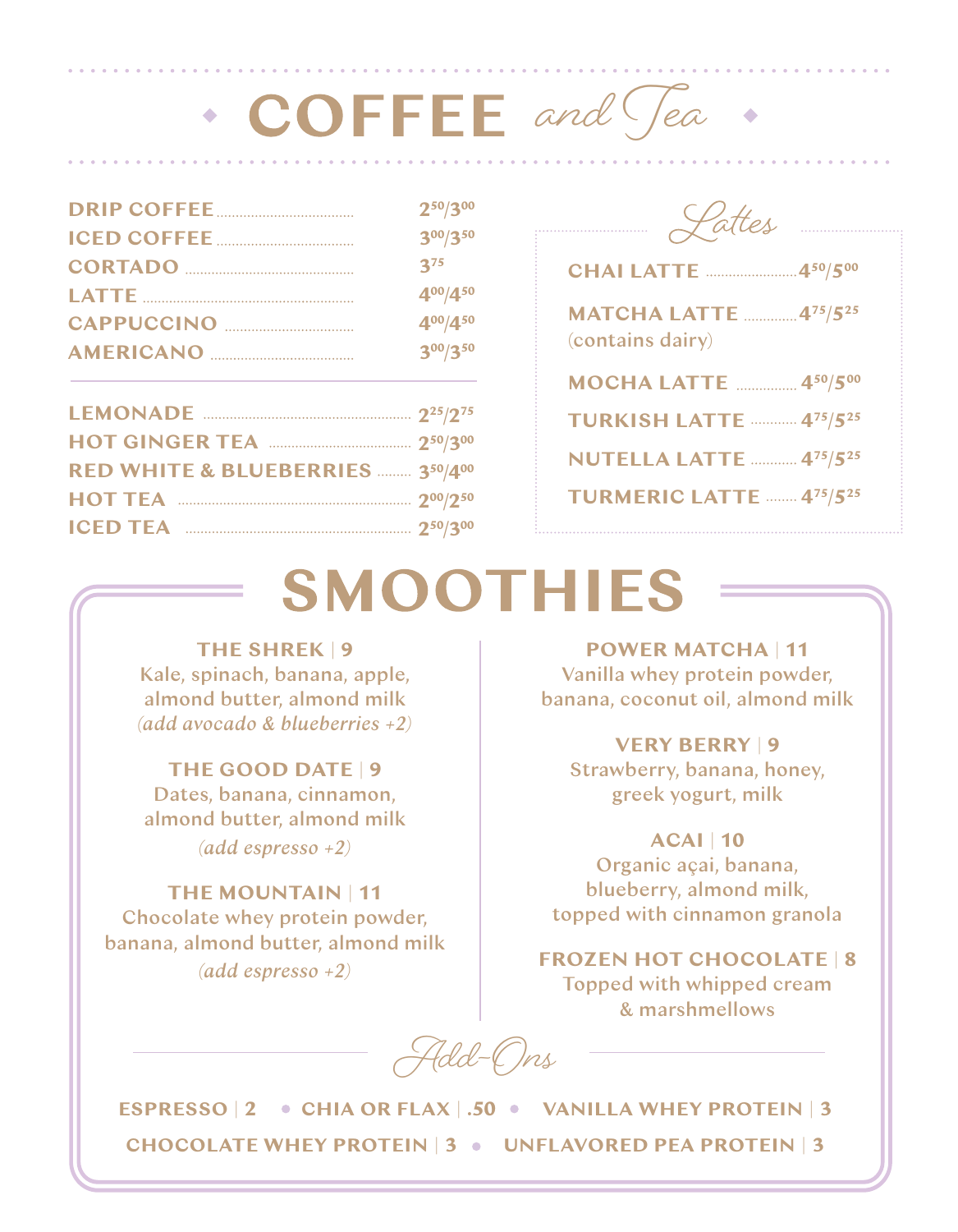# $\cdot$  ALL DAY EGGS Substitute Gluten Free

OR Paleo Flax Bread +2

**EGG SCRAMBLE** | **9** Three eggs scrambled with two toppings

#### **BREAKFAST BURRITO** | **11**

Scrambled eggs, quinoa, black beans, avocado, american cheese, salsa in a grilled whole wheat wrap

*(add pork carnitas +2)*

#### **THE DANA** | **10**

Egg whites, spinach, avocado, turkey bacon in a whole wheat wrap

*(add sweet potato & hot sauce +2)*

#### **THE HEISENBERG** | **12**

Scrambled eggs, sausage, bacon, cheddar cheese, hot sauce in a grilled whole wheat wrap

#### **BREAKFAST SANDWICH** | **6**

Bacon, egg & cheese on a brioche bun

*(sub sausage +2 or pork carnitas +2)*

#### **THE STANDARD** | **10**

Three eggs any style with bacon or sausage served with toast or greens

*(add smoked salmon +12)*

# **GRANOLA** And **PARFAITS**

#### **YOGURT PARFAIT** | **9** Greek, cashew (vegan) (+2),

coconut yogurt (vegan) (+1) or froyo with three toppings

#### **GRANOLA BOWL** | **8**

Choice of granola and milk with two toppings

**CRUNCHY ELVIS** | **11** Parfait with vanilla almond granola, almond butter, honey, banana

#### **AFTERNOON DELIGHT** | **11** Parfait with vanilla almond granola, dark chocolate chunks, wild blueberry jam

#### **OVERNIGHT OATS** | **8**

Overnight oats made with dates and coconut milk with two toppings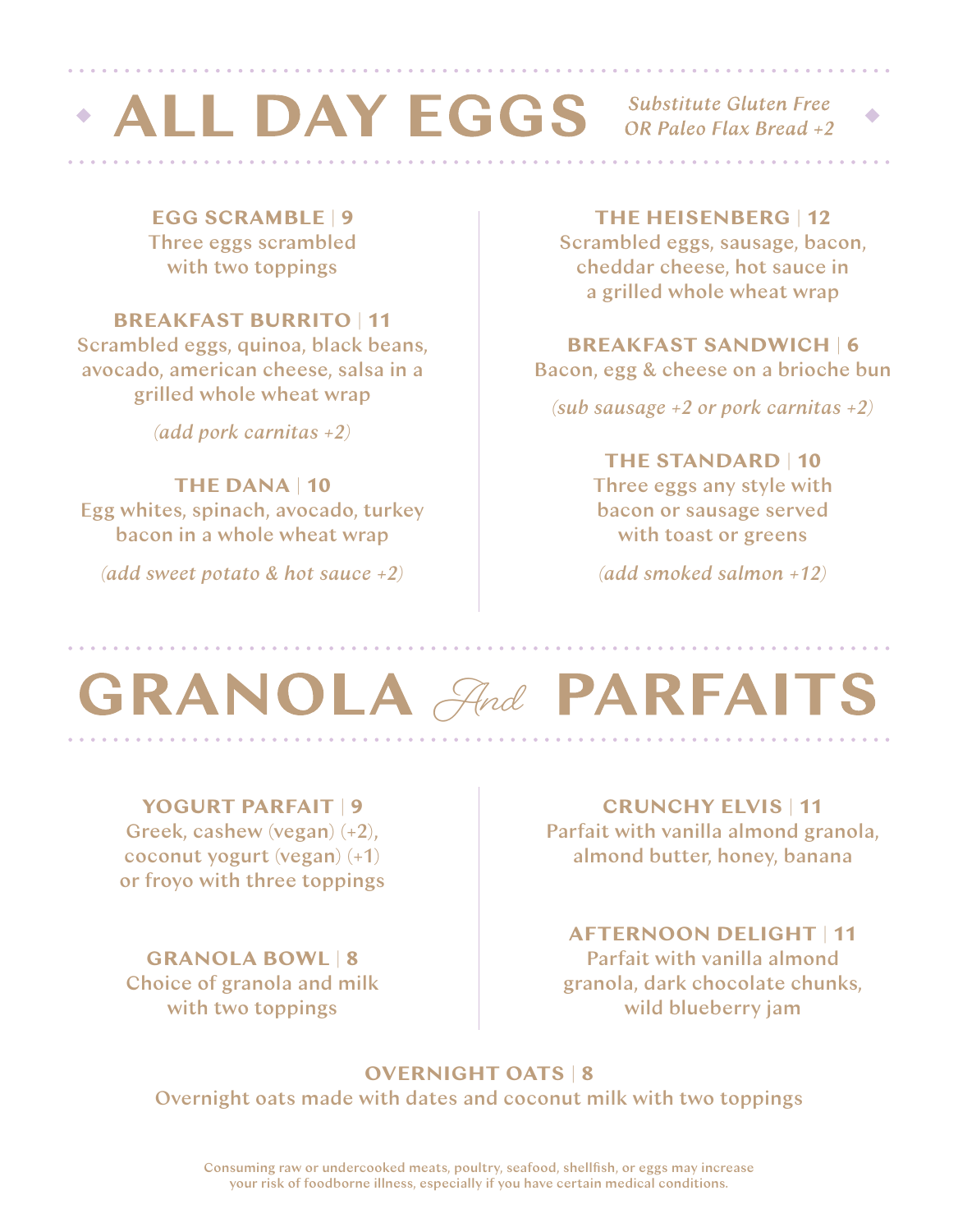# **SALADS & BOWLS**

#### **THE NAUGHTY COBB** | **16**

Mixed greens, chicken, hard boiled egg, feta, tomato, cucumber, maple-bacon granola, fig balsamic

#### **BRUSSELS & KALE** | **14**

Shaved brussels and kale with quinoa, sesame almond, dried cranberries with maple mustard vinaigrette

#### **MACRO BOWL | 14**

Roasted cauliflower, beet hummus, sweet potato, goat cheese, walnuts, over sautéed kale with tahini vinaigrette

#### **BUDDHA BOWL** | **14**

Sautéed spinach, avocado, portobello mushrooms, tomato, soft egg on warm quinoa *(add baked salmon +8)*

#### **TACO BOWL | 16**

Pork carnitas, avocado, sweet potato, spiced black beans, pickled onion, salsa, parm jalapeño sauce over roasted cauliflower

#### **VEGAN CHILI VERDE | 14**

Impossible meat, non-dairy our cream & green onions

| (Jressings                                               |
|----------------------------------------------------------|
| <b>CITRUS VINAIGRETTE • MAPLE MUSTARD • CAESAR</b>       |
| <b>GREEN GODDESS • FIG BALSAMIC • TAHINI VINAIGRETTE</b> |
|                                                          |
| *All dressings are gluten-free*                          |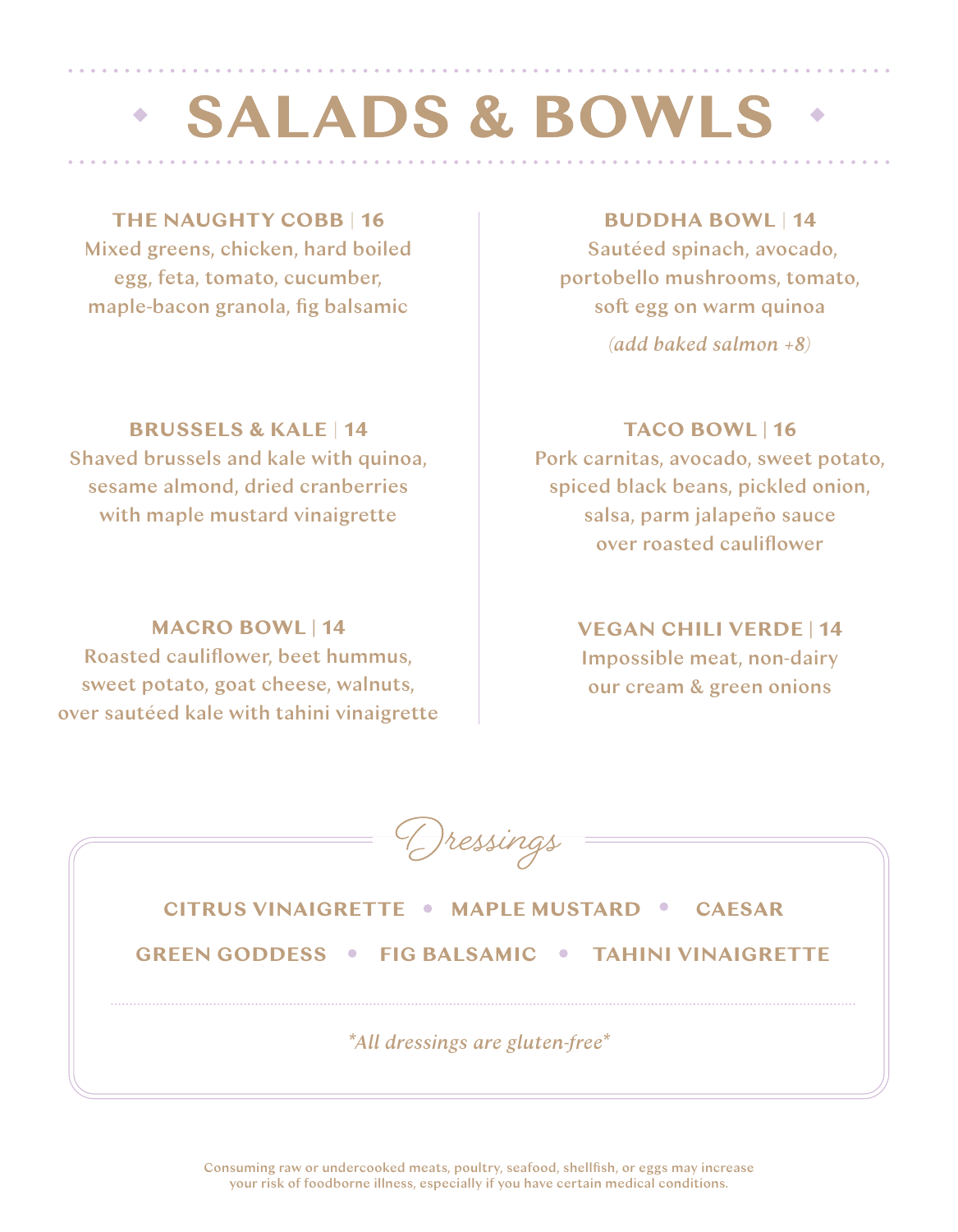| <b>BUILD YOUR OWN BOWL</b>                                   |                                                                          |                                                      |  |  |  |
|--------------------------------------------------------------|--------------------------------------------------------------------------|------------------------------------------------------|--|--|--|
| <b>MIXED GREENS</b>                                          | $=$ CHOOSE A BASE $ 10\rangle$<br><b>SPINACH</b><br><b>KALE</b>          | <b>OUINOA</b>                                        |  |  |  |
|                                                              | <b>ADD 4 TOPPINGS</b>                                                    | 66666666666666666666666666666                        |  |  |  |
|                                                              | Protein and premium toppings are extra                                   |                                                      |  |  |  |
| <b>PROTEIN</b>                                               | <b>VEGGIES</b>                                                           | <b>CHEESE</b>                                        |  |  |  |
| Bacon   5<br>Chicken   7                                     | Avocado   3<br><b>Black Beans</b><br>Carrots                             | American<br>Cheddar<br>Feta                          |  |  |  |
| Hard Boiled Egg   3<br>Soft Egg $\vert 3$                    | <b>Buffalo Cauliflower   3</b><br><b>Roasted Cauliflower</b><br>Cucumber | Goat<br>Parmesan<br><b>Swiss</b>                     |  |  |  |
| <b>Baked Salmon   10</b><br>Sausage   6<br>Pork Carnitas   6 | <b>Portobellos</b><br><b>Pickled Onions</b><br><b>Red Onion</b>          | <b>FRUIT</b>                                         |  |  |  |
| Turkey   6<br>Turkey Bacon   5                               | <b>Scallions</b><br><b>Sweet Potatoes</b>                                | <b>Apples</b><br><b>Cranberries</b><br><b>Grapes</b> |  |  |  |
| <b>Buffalo Chicken   8</b>                                   | <b>Tomatoes</b><br><b>Roasted Beet Hummus</b>                            | <b>Strawberries</b>                                  |  |  |  |

**T#s On Crunchies \$row On Sauce**

Almonds | 1 Walnuts | 1

Chia seeds Coconut flakes Ground flax

Parm jalapeño sauce | 1 Charred chipotle salsa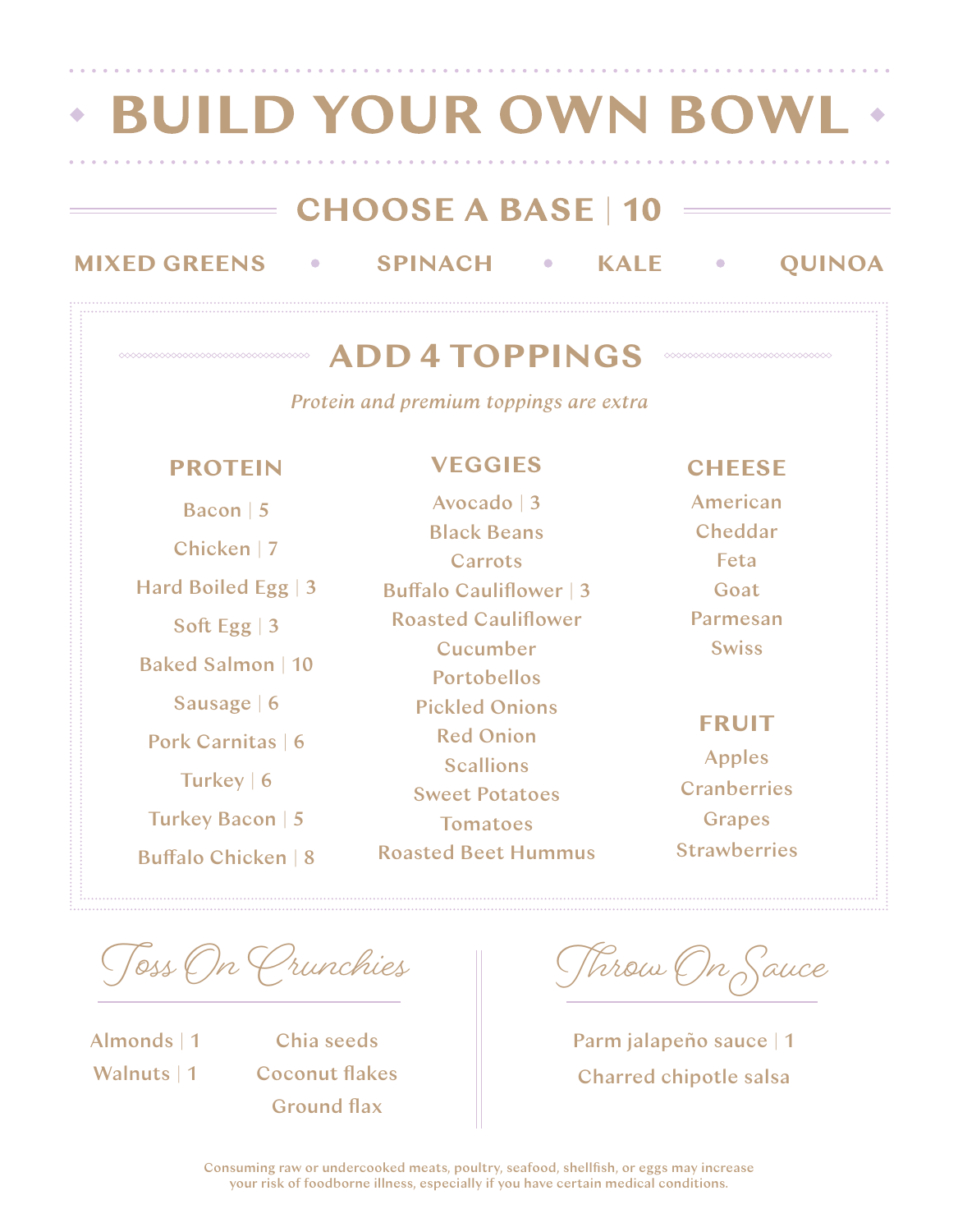### **AVOCADO TOAST**

*Sub for Gluten Free or Paleo Flax Bread +2*

. . . . . . . . . . . .

**AVOCADO TOAST** | **9** Served on toasted multi-grain bread

**AVOCADO GRILLED CHEESE** | **11** Served on grilled multi-grain with cheddar

**Add-Ons**

Hard boiled egg | 3

Soft boiled egg | 3

Buffalo cauliflower  $|4|$ 

Apple, goat cheese & honey | 4

Feta & red pepper flakes | 2

Bacon & heirloom tomato | 450

Pork carnitas | 6

Turkey & TGB sauce | 6

Buffalo chicken | 7

Bacon & parm jalapeño sauce | 4 Spinach, sweet potato & hot sauce | 4

Smoked salmon | 12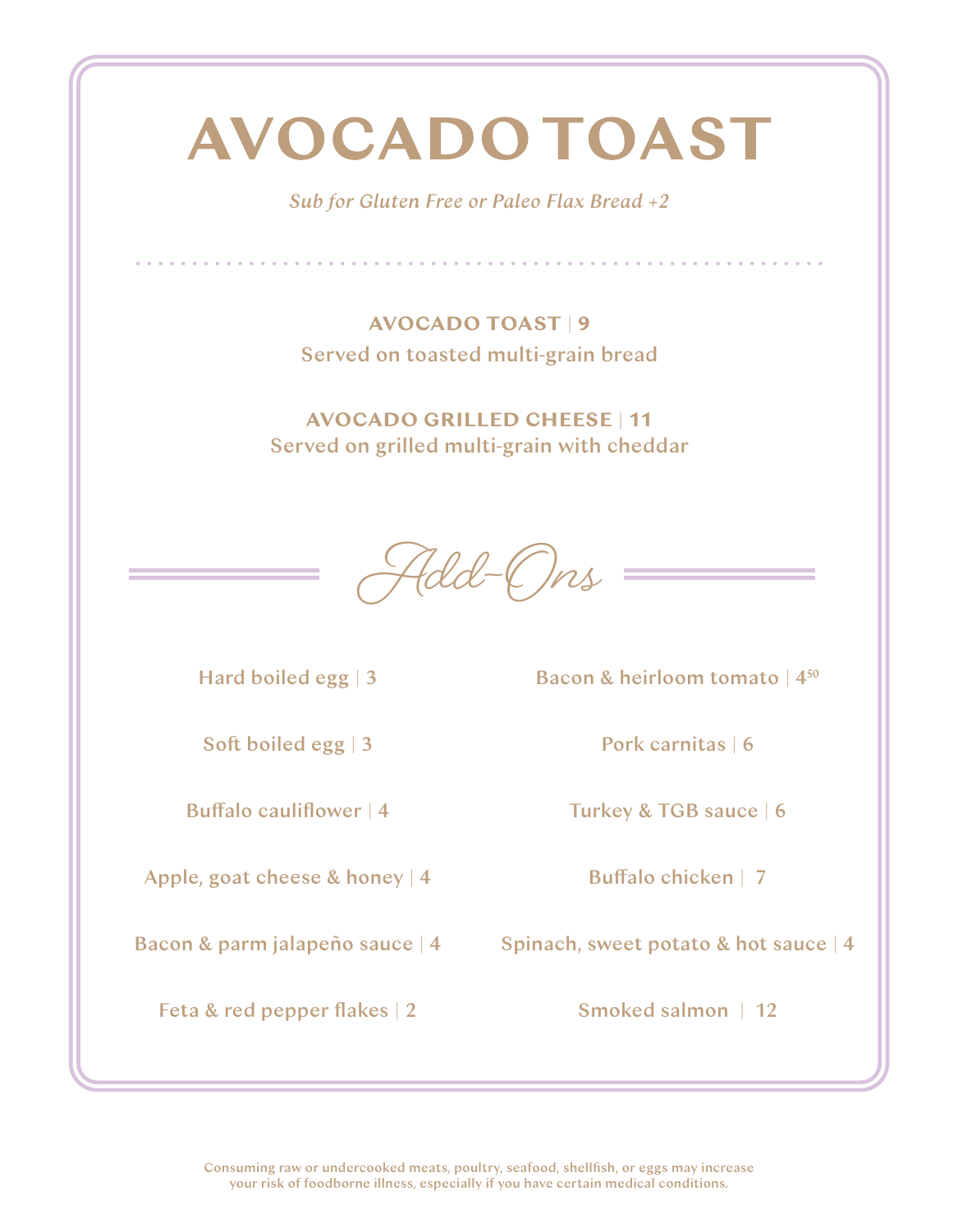### **· SANDWICHES**

*Sub for Gluten Free or Paleo Flax Bread +2*

#### **THE 203** | **13**

Chicken, bacon, cheddar cheese, mixed greens, heirloom tomato, green goddess on a brioche bun

#### **PALEO TURKEY CLUB** | **14**

Roasted turkey, bacon, mixed greens, heirloom tomato, avocado, maple mustard aioli, served open faced on paleo-flax bread

#### **BLACKENED SALMON** | **16**

Blackened salmon, warm quinoa, balsamic onion jam, avocado, green goddess in a whole wheat wrap

#### **BUFFALO CHICKEN** | **13**

Chicken, cheddar cheese, parm jalapeño sauce, hot sauce, mixed greens & heirloom tomato in a whole wheat wrap

*(Sub bu"alo cauliflower)*

#### **ALMOND CHICKEN SALAD** | **13**

Chicken salad with maple bacon granola, grapes, mixed greens, heirloom tomato in a whole wheat wrap

#### **THE RACHEL** | **13**

Grilled turkey and swiss with coleslaw and *TGB Sauce* on marbled rye

#### **SANDWICHES ARE ALL SERVED WITH A SIDE SALAD**

 *Sub for Fries +4 Sub for Tru!e Fries +6*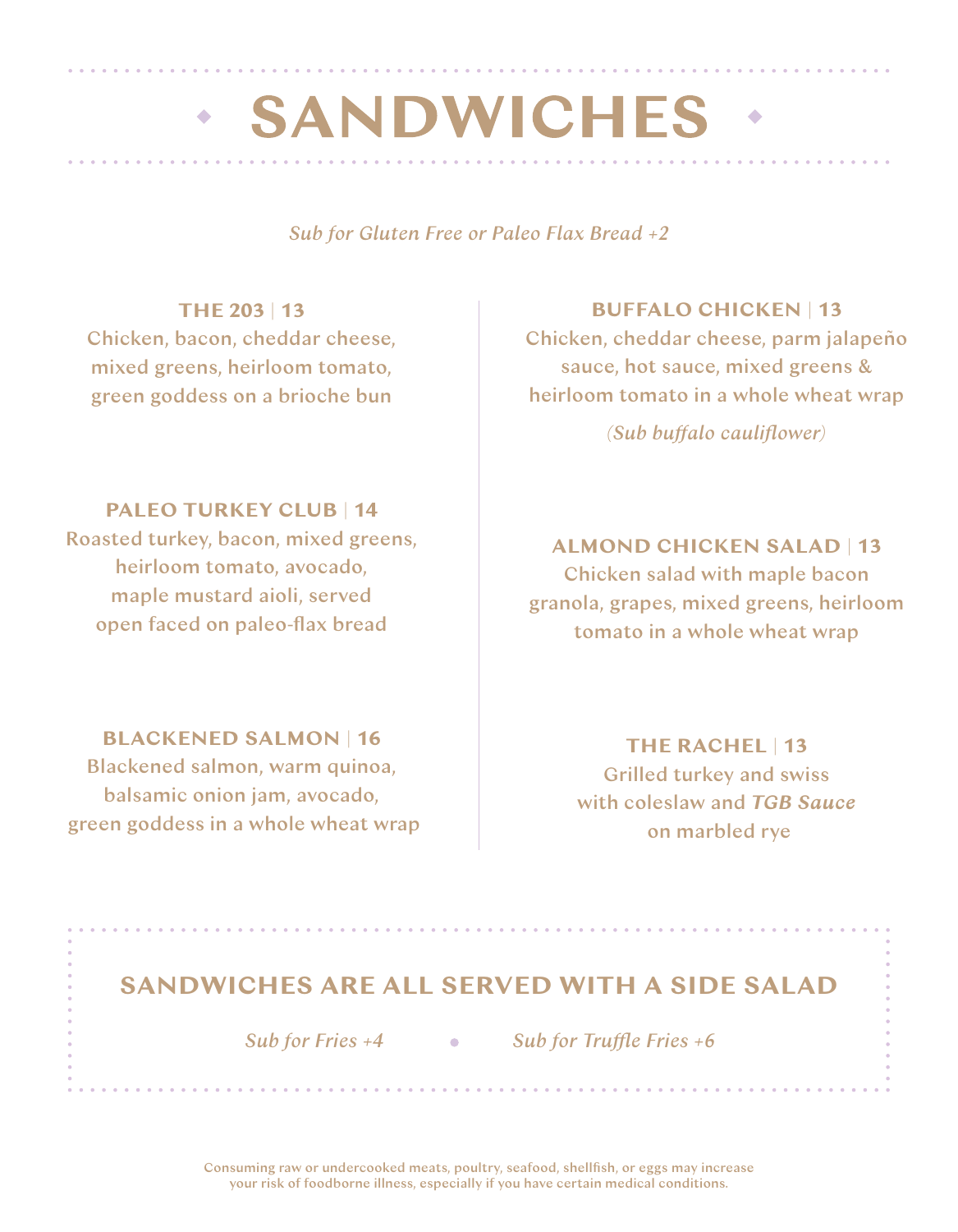

*Wines are listed from crisp/acidic to luscious/full bodied. Bottles are 750mL unless otherwise indicated.*

. . . . . . . . . . . . . . .

 $\sim$   $\sim$   $\sim$   $\sim$   $\sim$ 

| ,<br>parkling Wine                                                                                             |    |    |
|----------------------------------------------------------------------------------------------------------------|----|----|
| <b>DOMAINE COLLIN</b><br>Crémant de Limoux Brut NV - Languedoc, France<br>Chardonnay, Chenin Blanc, Pinot Noir | 12 | 40 |
| <b>MONGARDA, PROSECCO</b><br>Extra Dry '20<br>Glera, Perera, Bianchetta                                        | 14 | 50 |
| (I)hite Wine                                                                                                   |    |    |
| <b>BRISA SUAVE</b><br>Vinho Verde NV - Minho, Portugal<br>Loureiro, Arinto, Trajadura                          | 10 | 40 |
| <b>PEDRALONGA</b><br>Albariño Serea '20 - Rias Baixas, Spain<br>Albariño                                       | 13 | 47 |
| <b>VINEMIND</b><br>Riesling '19 - Clare Valley, Australia<br><b>Riesling</b>                                   | 14 | 50 |
| <b>CHANNING DAUGHTERS</b><br>Pinot Grigio '19 - Long Island, New York<br><b>Pinot Grigio</b>                   | 14 | 50 |
| <b>SCOTT BASE</b><br>Sauvignon Blanc '21 - Marlborough, New Zealand<br><b>Sauvignon Blanc</b>                  | 14 | 52 |
| <b>ASLINA</b><br>Chardonnay '21 - Western Cape, South Africa<br>Chardonnay                                     | 16 | 58 |